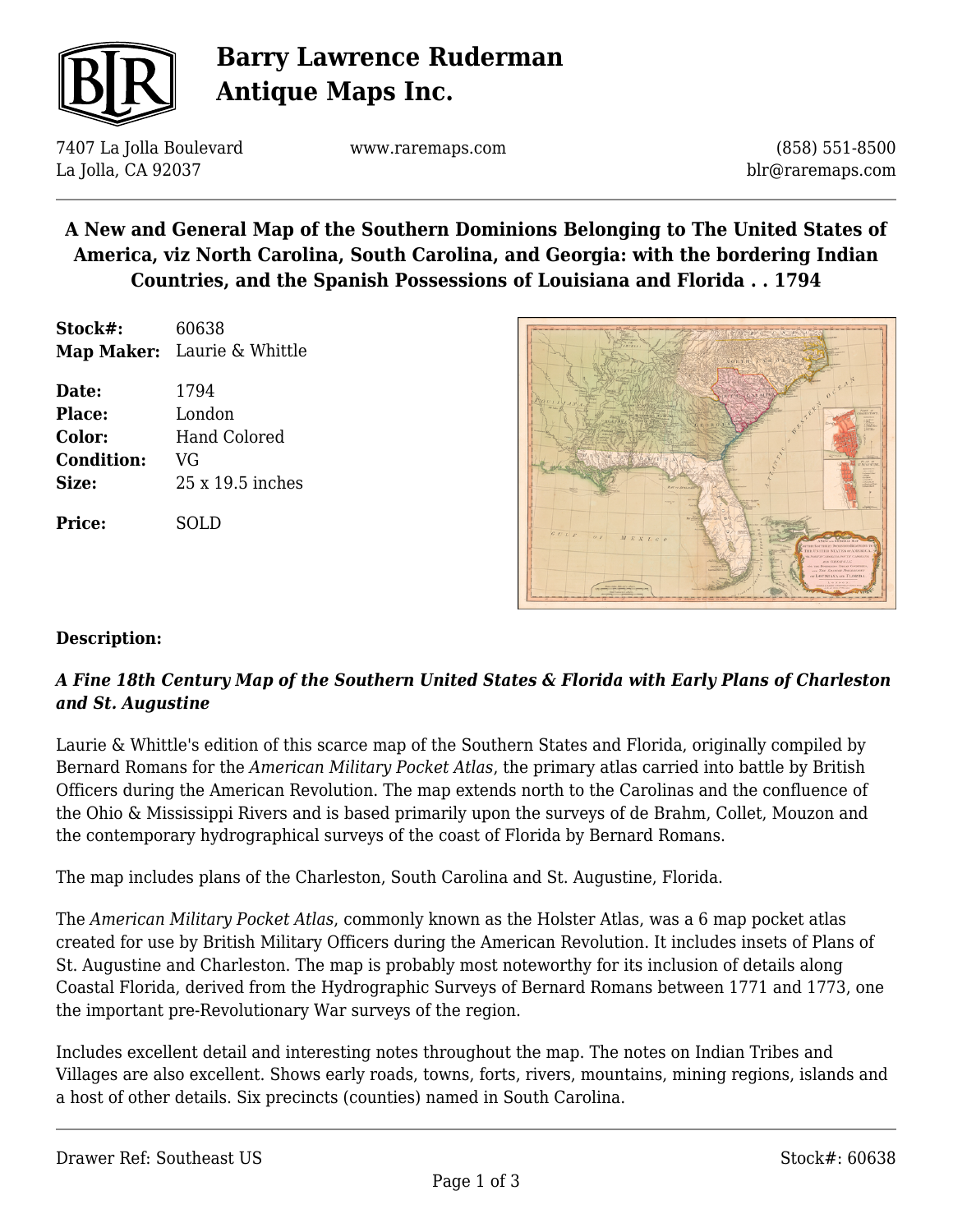

# **Barry Lawrence Ruderman Antique Maps Inc.**

7407 La Jolla Boulevard La Jolla, CA 92037

www.raremaps.com

(858) 551-8500 blr@raremaps.com

## **A New and General Map of the Southern Dominions Belonging to The United States of America, viz North Carolina, South Carolina, and Georgia: with the bordering Indian Countries, and the Spanish Possessions of Louisiana and Florida . . 1794**

An essential map for collectors of the region, bringing together for the first time the surveys of de Brahm, Collet, Mouzon and Romans in a single map.

#### **Laurie & Whittle**

Robert Laurie (ca. 1755-1836) and James Whittle (1757-1818) formed their Fleet Street, London-based firm upon the 1794 death of their employer Robert Sayer, himself one of the dominant print and mapmakers of the last half of the 18th century.

Laurie & Whittle started managing Sayer's business as early as 1787. They took over all managerial duties when Sayer's health flagged in 1792, and they changed the imprint in 1794 upon his death. Sayer left the two a 21-year lease on the shop (at £100 a year) and on Sayer's Bolt Court premises, as well as an option to acquire stock and equipment at a preferential price of £5,000 payable over three years.

Robert Laurie retired from the firm in 1812, and his role was assumed by his son, Richard Holmes Laurie (1777-1858). The younger Laurie worked with James Whittle until the latter died in 1818. After R. H. Laurie died in 1858, Alexander George Findlay, FRGS (1812-1875) purchased the firm from his daughters. The firm continues today under another name, specializing in yachting charts.

Laurie & Whittle were prolific print and map publishers, and throughout their careers, they produced numerous very important and rare works. They carried on Robert Sayer's atlas business and were responsible for editions of *The Complete East-India Pilot* and *The American Atlas*.

#### **A General Atlas, describing the Whole Universe [1797]**

This map comes from Thomas Kitchin's *A General Atlas*. This atlas was conceived of by Thomas Jefferys in the 1760s. Following Jefferys' bankruptcy in 1766, the atlas was first completed by Robert Sayer in 1773. This was Robert Sayer's first terrestrial atlas. From 1794 the atlas was published by his successors Laurie & Whittle. Later editions tend to be more desirable. Thomas Kitchin's name appears on title pages even after his death in 1784. The maps are after a variety of makers such as d'Anville, Roberts, Dunn, Rocque, Delarochette, Rennell, Zannoni, Dury, Cook, Vancouver, Perouse and others.

This map is from the 1797 edition of the atlas. This atlas was later expanded and replaced by Laurie & Whittle's *A New Universal Atlas*.